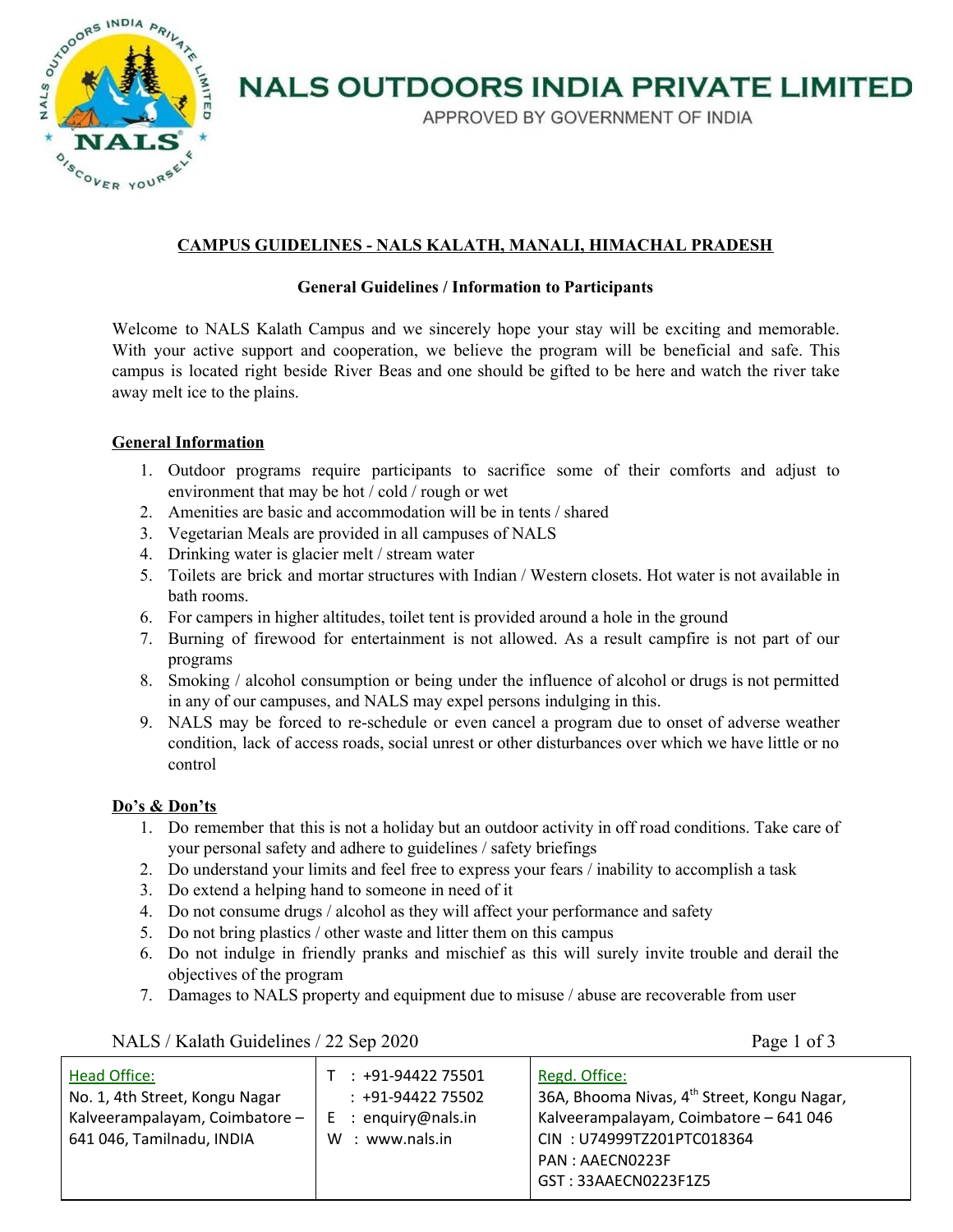

### **NALS OUTDOORS INDIA PRIVATE LIMITED**

APPROVED BY GOVERNMENT OF INDIA

#### **Safety Measures**

- 1. Mountaineering Instructors are certified in Mountaineering and First Aid.
- 2. State of the art equipment and strict adherence to procedures.
- 3. Nearest Major Hospital Lady Wellington Hospital, Manali

#### **Things to Bring**

Trekking shoes, bathroom slippers, torch, water bottle, small backpack (30 ltr), full sleeve sweater, thermals, wind proof, rain sheet, full length jeans or pants, shirts or t-shirts, sun cap, sun glasses, sun control etc

*(please refer full list available on website against each program)*

#### **Risk Awareness**

Trekking, Mountaineering and any outdoor activity carry serious risks and hazards due to various factors. Trekking in higher altitudes requires high fitness and endurance levels and participants must make themselves aware of their physical and mental limits. Further, Acute Mountain Sickness (AMS) or High Altitude Sickness may affect some individuals mildly or even seriously. As part of the program design, the participant may be required to be away from roads and hence specialized medical attention may not be available. Please consult your physician if you have heart disease, blood pressure or other ailments that may affect your condition in the outdoors.

Some of the wild animals in this area are Himalayan Black Bear, Marmots, Deer, snakes and foxes. In case you sight some of them, kindly do not rush towards the animal for a photo opportunity. Neither are you advised to call other participants for the sighting. Please enjoy the sight silently and retreat if necessary. Animals rarely attack humans and they do so only when they are alarmed and under threat.

All adult participants are required to sign a risk declaration as part of the registration process. In case of minor participants, parent consent and signature is mandatory for participation in our programs.

**Address:** NALS Kalath campus, near Indo Swiss Buddhist School, Kalath Village, Manali **GPS Coordinates:** Latitude: 32°11'25.57"N / Longitude: 77°11'27.72"E

NALS / Kalath Guidelines / 22 Sep 2020 Page 2 of 3